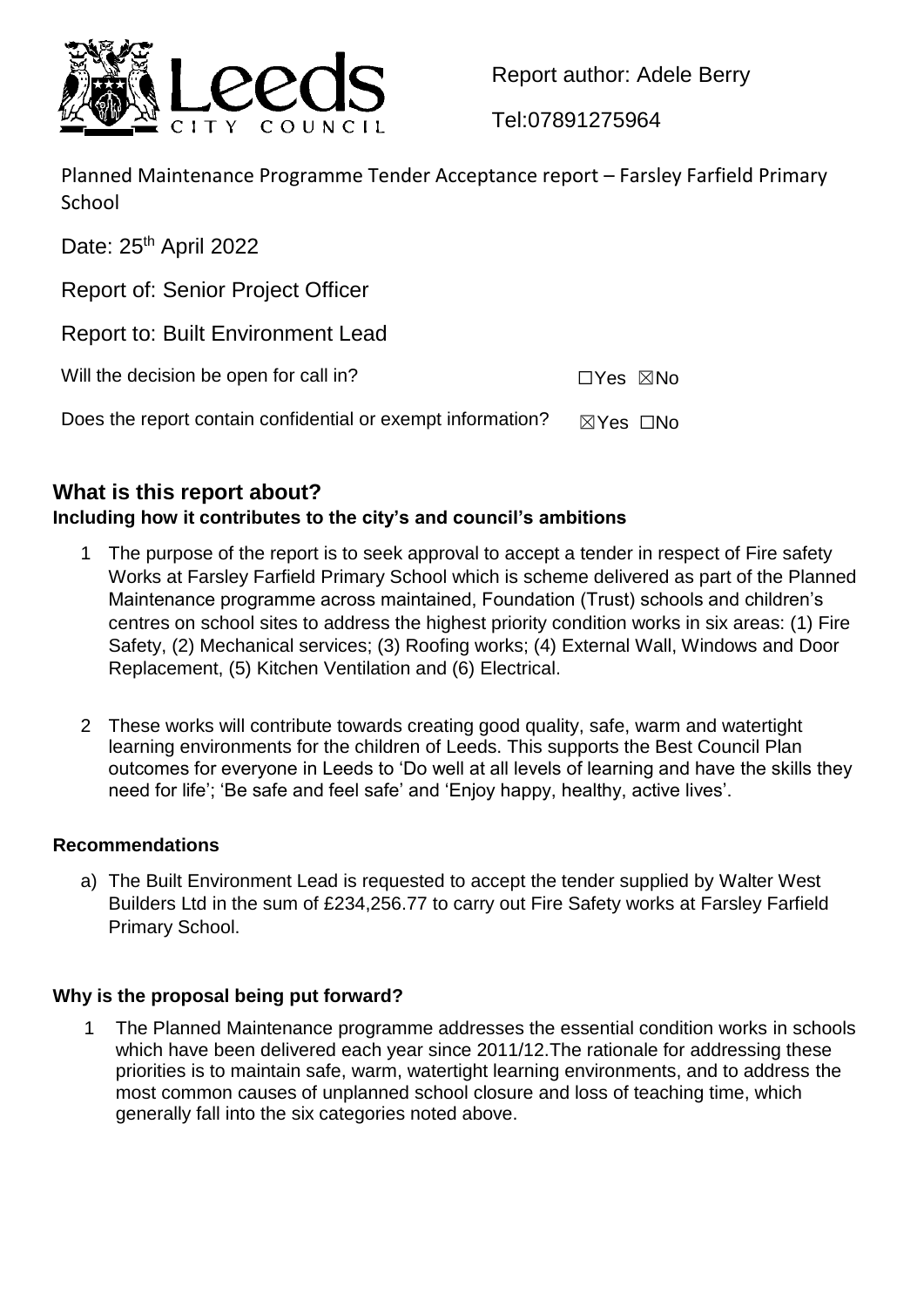2 The works will be carried out during the 2022 school summer holiday period, due to the extent of the works required and the length of tender process. It may also be necessary to either commence large projects in advance of the summer holiday period, or for completion to take place after the holidays – where this is the case, schools will be fully consulted and plans put in place to ensure that the contractor's set-up is suitable for an operational school environment.

### **What consultation and engagement has taken place?**

- Works identified across four of the six elements of work will not require planning approval; however some of the external wall, window and door replacements and Kitchen Ventilation works may require planning approval with the appropriate statutory consultation. Early dialogue with Planning Officers will take place to ensure that sufficient time is allowed to submit a planning application in advance of works commencing on site.
- 4 There will be no impact on the community requiring engagement or consultation, however under circumstances whereby work is required to be undertaken outside of normal working hours in order to maintain programme, for example where there has been a period of inclement weather which has caused delay to completion and requires additional weekend working to pull back the programme we will then ensure that local residents are informed.
- 5 Once approval is given, Ward Members will be informed of the schools in the respective wards where works will be commissioned, and the proposed programme carried out.

### **What are the resource implications?**

- 6 The overall construction design and costs were the subject of a report which was approved by the Director of Children and Families on 26th April 2021. This approval was for a package of works to address priority 1 building condition issues across a number of schools, of which Farsley Farfield Primary School is one and will be fully funded by the Local Authority.
- 7 A price only tender exercise was undertaken using a list of contractors from the government database Construction line.
- 8 The tenders were evaluated on a 100% price basis and they have been checked and prices validated by The Council's procurement team along with the Council's design consultant partner NPS Leeds Ltd who have confirmed that the tender submitted by Walter West Builders Ltd in the sum of £234,256.77 represents value for money. The Work will be carried out by Walter West Builders Ltd in accordance with (CPR) Contract Procedure Rules.
- 9 The tenderer with the lowest price was given the highest score available for price and the others were given a reduced score based on calculating the percentage difference between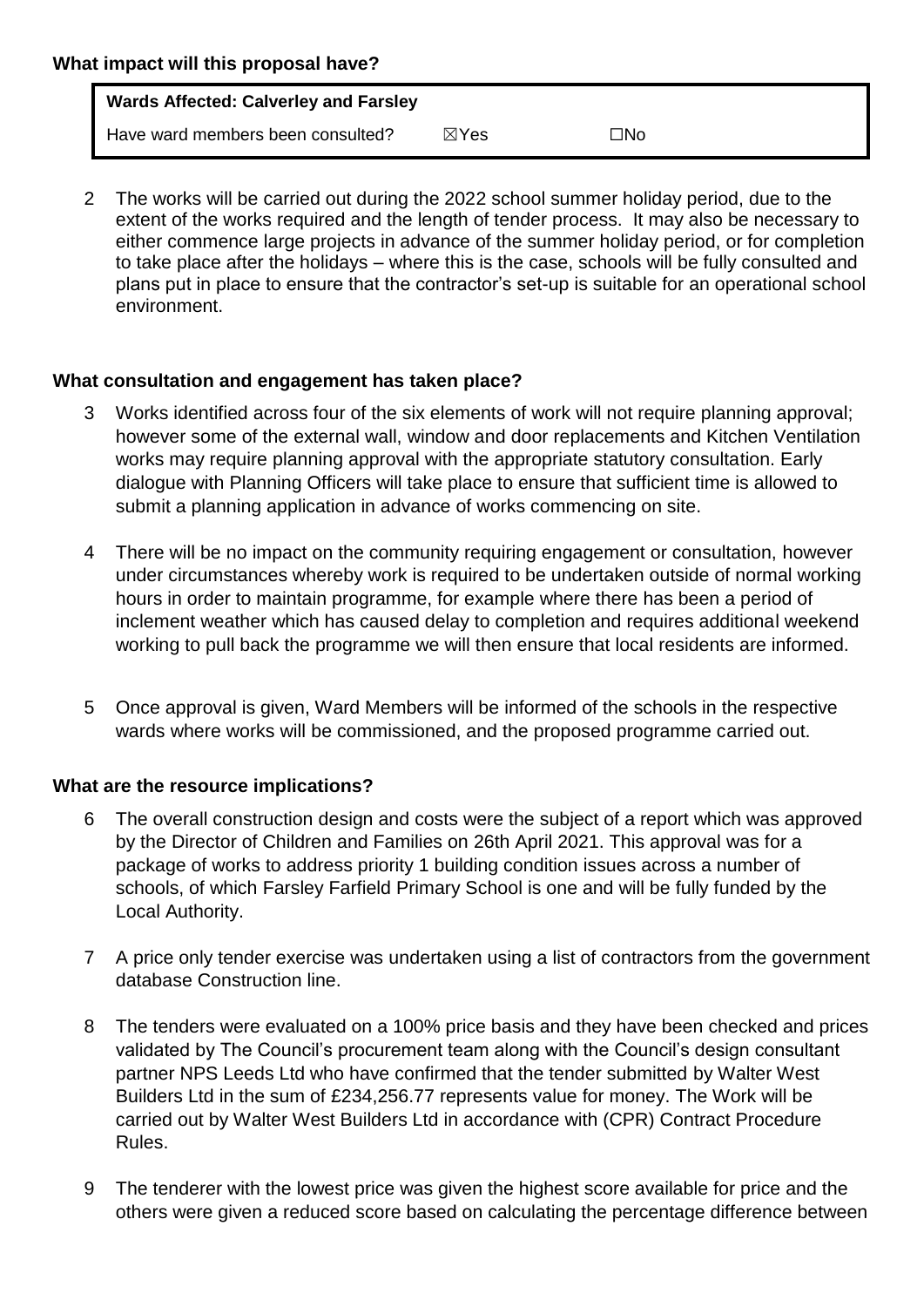their price and the lowest price and then deducting this percentage from the maximum score.

10 NPS have confirmed in their Tender Evaluation report that the tender submitted is arithmetically correct and that the costs are in line with the pre-tender estimate. This report seeks approval to award works to the above-mentioned contractor for the provision of Fire Safety Works at Farsley Farfield Primary School.

#### **What are the legal implications?**

- 11 Appendix 1 of this report has been marked as confidential under Access to Information Procedure Rules 10.4 (3) on the basis that it contains information relating to the financial or business affairs of any particular person (including the authority holding that information) which, if disclosed to the public, would, or would be likely to prejudice the commercial interests of that person or of the Council.
- 12 This is a Significant Operational Decision and is not subject to Call In.

#### **What are the key risks and how are they being managed?**

- 13 Operational risk will be addressed by effective use of CDM Regulations, close supervision of contractors on site and continual liaison with schools identified in the main programmes.
- 14 Particular concerns with regard to asbestos will be identified by undertaking appropriate surveys prior to work commencing. Removal of asbestos will be undertaken, as required, out of school hours with suitably qualified specialists being appointed to carry out works, and to undertake testing to current legislative standards with full notification to the Health and Safety Executive.
- 15 These procedures will ensure the highest possible standards and control measures in relation to Health & Safety relating to all occupants and contractors at each school site.
- 16 A programme level risk log has been maintained throughout the project and escalation is via the Programme Manager. A programme Dashboard Report will be submitted to the Programme Risk and Control Group on a monthly basis between June and September to ensure that progress, risks and issues are monitored outside of the project team.

#### **Does this proposal support the council's 3 Key Pillars?**

**⊠Inclusive Growth 2 ⊠Health and Wellbeing 7 SClimate Emergency** 

- 17 Contractors are encouraged to recycle all redundant materials and construction waste that are removed from site wherever possible.
- 18 Where the Internal Service Provider is unable to resource the works, consideration is given to the contractor's locality during the selection process, in order to reduce the impact due to excessive travel distances
- 19 Officers within the Built Environment Team continue to consult with the Sustainable Energy Unit to maximise, wherever possible, the opportunities for incorporating carbon reduction technologies within all projects.
- 20 The works supports the Council's Health and Wellbeing plan by ensuring children have a safe and watertight learning environment.

#### **Options, timescales and measuring success**

**a) What other options were considered?**